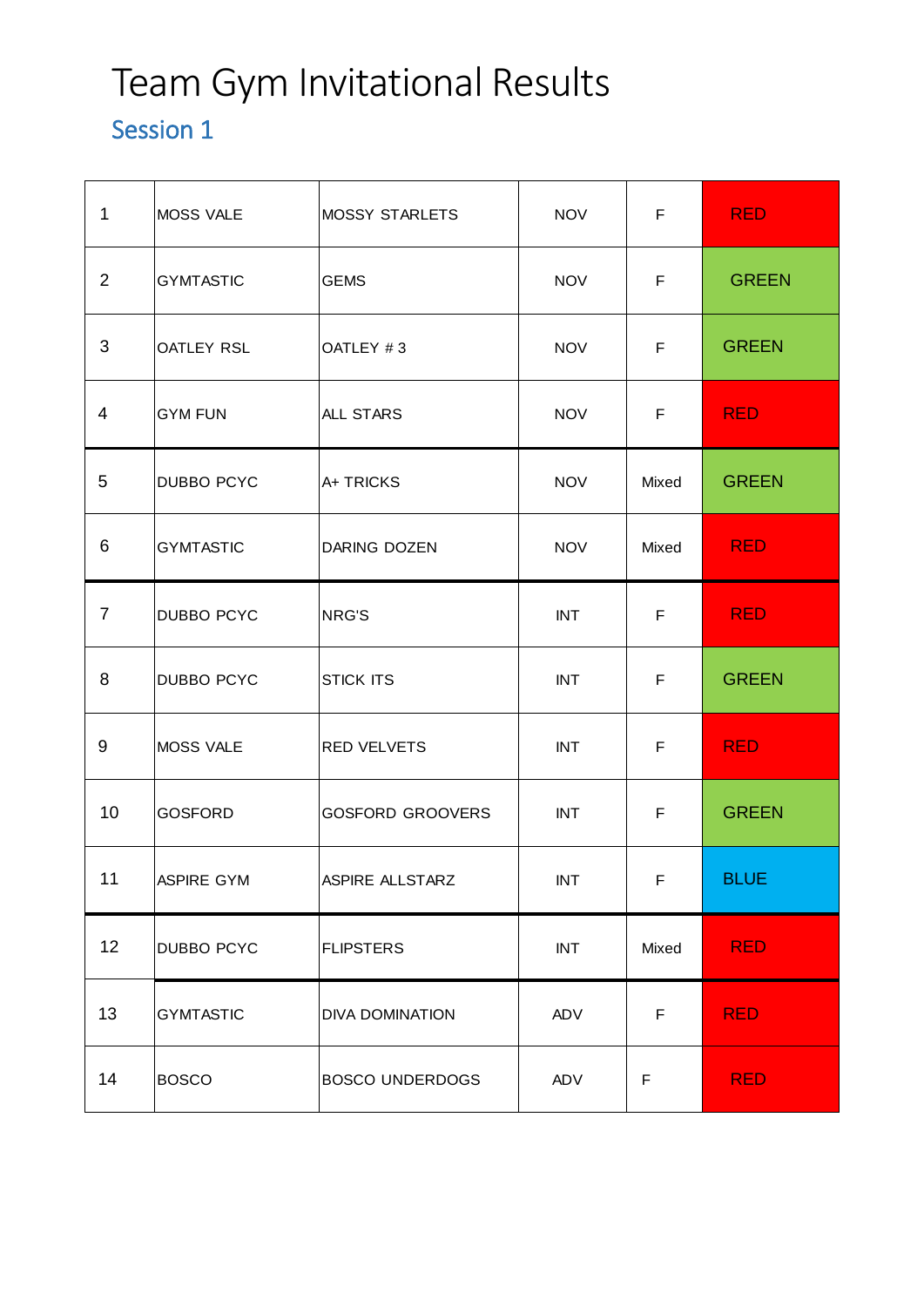### Team Gym Invitational Results

#### Session 2

| 1              | <b>LAKE ILLAWARRA</b> | <b>ILLAWARRA LAKERS</b>   | <b>NOV</b> | F     | <b>GREEN</b> |
|----------------|-----------------------|---------------------------|------------|-------|--------------|
| 2              | <b>OATLEY RSL</b>     | OATLEY #4                 | <b>NOV</b> | F     | <b>GREEN</b> |
| 3              | <b>INNER WEST</b>     | <b>SUPERSTARS</b>         | <b>NOV</b> | F     | <b>GREEN</b> |
| 4              | <b>OATLEY RSL</b>     | OATLEY #2                 | <b>NOV</b> | F     | <b>RED</b>   |
| 5              | <b>SPRINGWOOD</b>     | <b>COMETS</b>             | <b>NOV</b> | F     | <b>GREEN</b> |
| 6              | <b>LAKE ILLAWARRA</b> | <b>YCLIPCE</b>            | <b>INT</b> | F     | <b>RED</b>   |
| $\overline{7}$ | <b>INNER WEST</b>     | <b>THE WILD CATS</b>      | <b>INT</b> | F     | <b>RED</b>   |
| 8              | <b>INNER WEST</b>     | <b>GYMTASTIC</b>          | <b>INT</b> | F     | <b>RED</b>   |
| 9              | <b>BOSCO</b>          | <b>BOSCO STARZ</b>        | <b>INT</b> | F     | <b>RED</b>   |
| 10             | <b>OATLEY RSL</b>     | OATLEY #1                 | <b>INT</b> | F     | <b>GREEN</b> |
| 11             | SPRINGWOOD            | <b>GALAXY</b>             | <b>INT</b> | F     | <b>GREEN</b> |
| 12             | <b>SPRINGWOOD</b>     | <b>SUPERNOVA</b>          | <b>INT</b> | Mixed | <b>RED</b>   |
| 13             | <b>MOSS VALE</b>      | <b>FLYING HIGHLANDERS</b> | <b>INT</b> | Mixed | <b>RED</b>   |
| 14             | <b>MOSS VALE</b>      | <b>RIPPLE EFFECT</b>      | <b>INT</b> | Mixed | <b>RED</b>   |